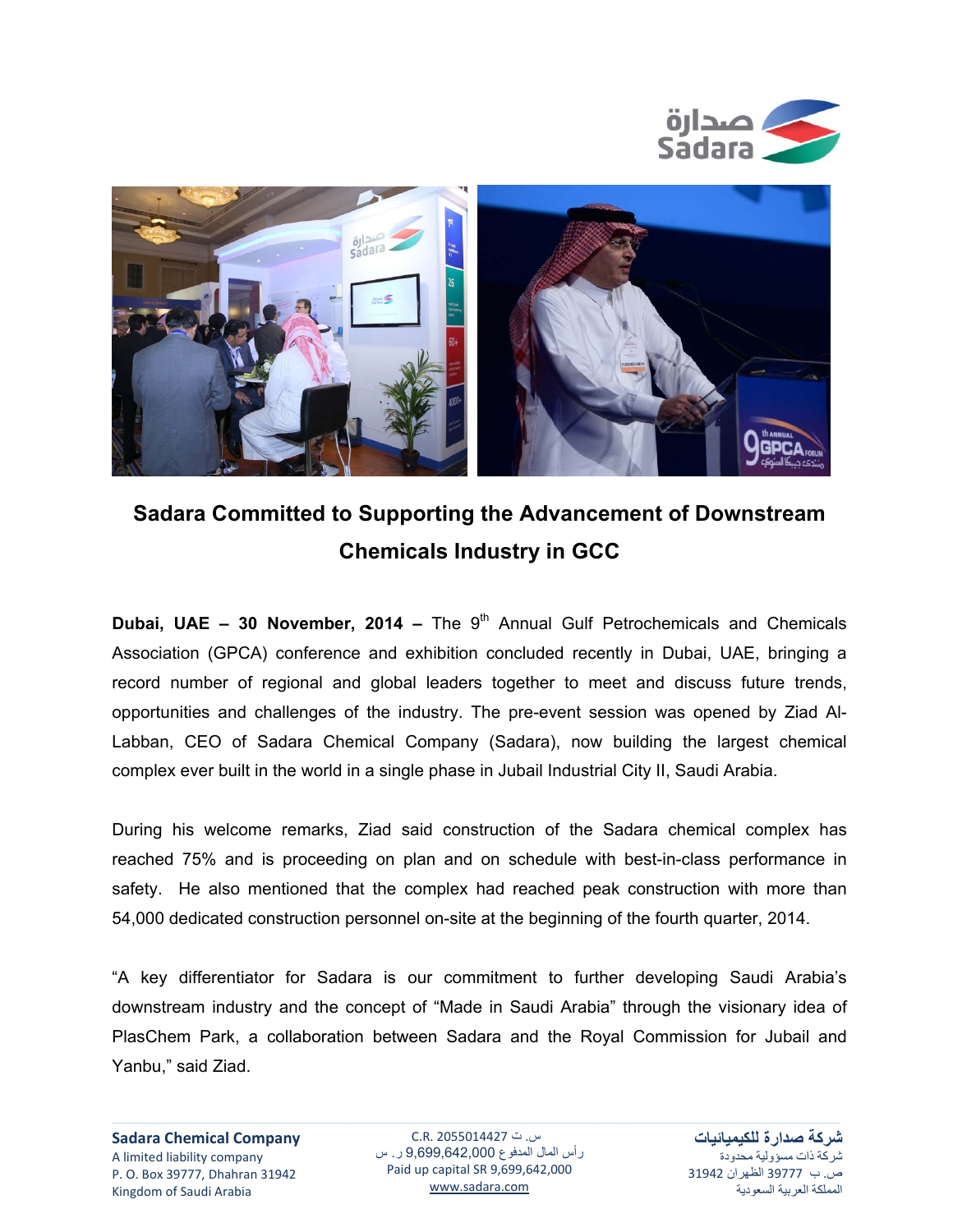

"With 14 of the 26 manufacturing units being constructed at the Sadara complex completely new to the Kingdom, we will enable a host of opportunities for local Saudi and international players to invest in facilities to capitalize on and make use of our differentiated products, thereby jumpstarting this key downstream manufacturing concept," concluded Ziad.

The opening day's plenary session included a speech by Eng. Mohamed Al-Mady, Chairman of GPCA and Vice Chairman and CEO of Sabic; as well as keynote addresses by Khalid Al-Falih, President and CEO of Aramco, and Andrew Liveris, Chairman and CEO of The Dow Chemical Company.

The conference topics revolved primarily around factors impacting the entire industry, including the importance of educating and training the region's human resources, global oil and gas prices and the impact these prices have on the chemicals industry, as well as the need to differentiate product offerings in order to stay competitive in the ever growing global market.

The 2014 GPCA Annual Forum received more than 2,000 delegates from around the world this year, providing an essential regional platform for industry players to meet, discuss and share knowledge, experience and expertise.

- Ends -

## *About Sadara:*

*Sadara is a joint venture developed by the Saudi Arabian Oil Company (Saudi Aramco) and The Dow Chemical Company. With a total investment of about \$20 billion, Sadara is building a world scale chemical complex in Jubail Industrial City II in Saudi Arabia's Eastern Province. Comprised of 26 world scale manufacturing units, the Sadara complex is the world's largest to be built in a single phase and will be the first in the Middle East to use refinery liquids, such as naphtha, as*  feedstock. By using best-in-class technologies to crack refinery liquid feedstock, Sadara will *enable many industries that either currently do not exist in Saudi Arabia or only exist through imports of raw materials. The adjacent PlasChem Park, a unique collaboration between Sadara and the Royal Commission for Jubail and Yanbu, will create more value downstream, generating unprecedented investment, innovation, economic growth and thousands of jobs. Sadara is on track to deliver its first products in the second half of 2015, with the complex in full operation in 2016.* 

**Sadara Chemical Company** A limited liability company P. O. Box 39777, Dhahran 31942 Kingdom of Saudi Arabia

س. ت 2055014427 .R.C رأس المال المدفوع 9,699,642,000 ر. س Paid up capital SR 9,699,642,000 www.sadara.com

**شركة صدارة للكيميائيات** شركة ذات مسؤولية محدودة ص. ب 39777 الظھران 31942 المملكة العربية السعودية